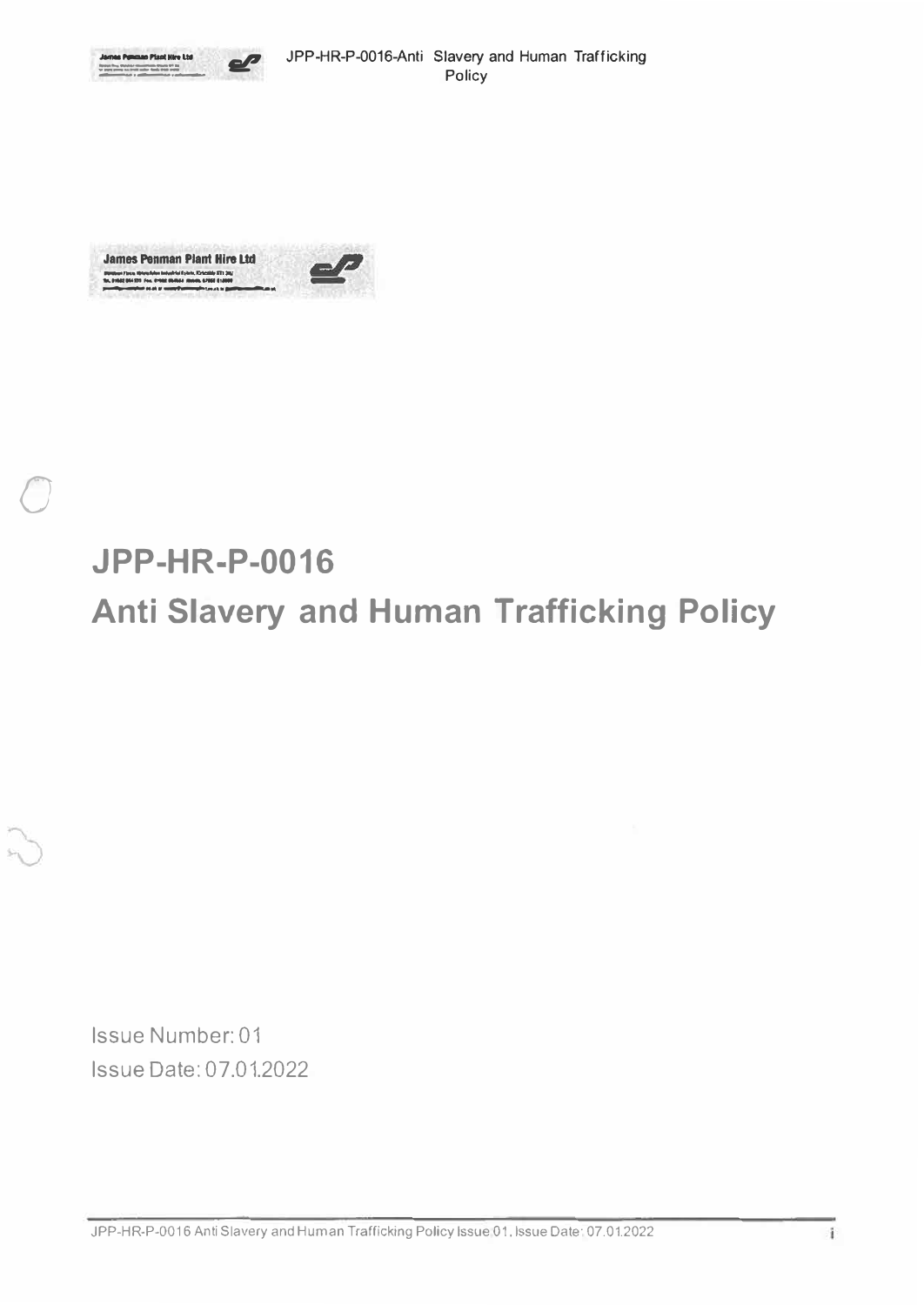

*0* 



| Document Control<br> |      |  |                  |  |  |  |  |
|----------------------|------|--|------------------|--|--|--|--|
| Status:              | Live |  | Date: 07.01.2022 |  |  |  |  |

| <b>Approval / Acceptance</b> |                                             |                             |  |  |  |
|------------------------------|---------------------------------------------|-----------------------------|--|--|--|
|                              | <b>Author</b>                               | <b>Approved</b>             |  |  |  |
| Title:                       | <b>Director</b>                             | <b>Director</b>             |  |  |  |
| Company:                     | <b>M2 Safety Consultants Ltd</b>            | James Penman Plant Hire Ltd |  |  |  |
| Name:                        | <b>Fraser Morrison</b>                      | <b>Wendy Penman</b>         |  |  |  |
| Signature:                   | <b>County of Commercial Association and</b> |                             |  |  |  |
| Date:                        | <b>Amended Date</b>                         | 07.01.2022                  |  |  |  |

| <b>Revision History</b>                                                                  |       |                           |                    |                 |                       |  |  |  |
|------------------------------------------------------------------------------------------|-------|---------------------------|--------------------|-----------------|-----------------------|--|--|--|
| This document should be reviewed at least every 12 months to maintain its effectiveness. |       |                           |                    |                 |                       |  |  |  |
| Record the details of any changes made as a result of these reviews in the table below:  |       |                           |                    |                 |                       |  |  |  |
| <b>Rev</b>                                                                               | Date: | <b>Reason for Review:</b> | Nature of Changes: | Prepared<br>by: | <b>Checked</b><br>by: |  |  |  |
|                                                                                          |       |                           |                    |                 |                       |  |  |  |
|                                                                                          |       |                           |                    |                 |                       |  |  |  |
|                                                                                          |       |                           |                    |                 |                       |  |  |  |
|                                                                                          |       |                           |                    |                 |                       |  |  |  |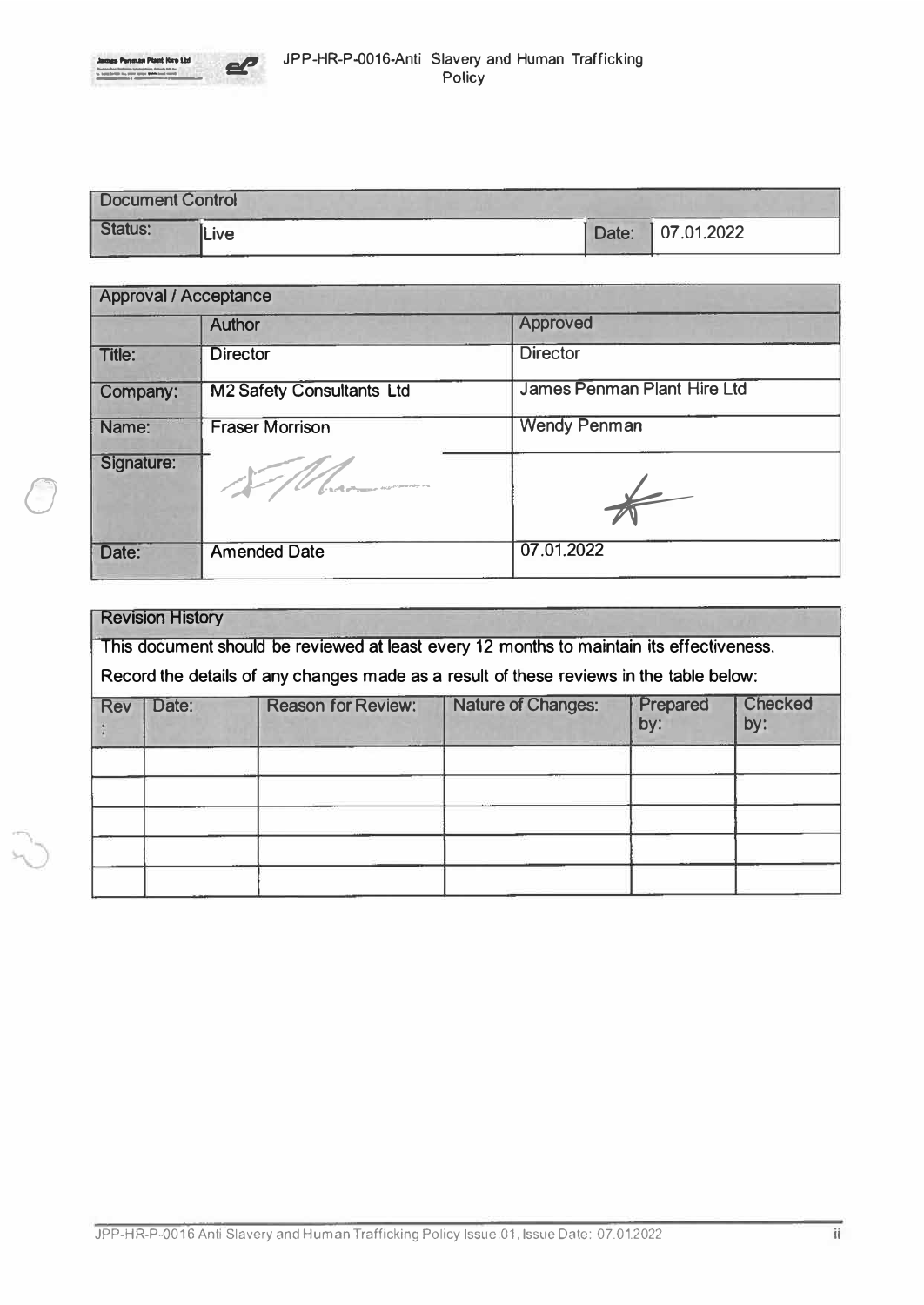



## Contents  $2.0$ 4.0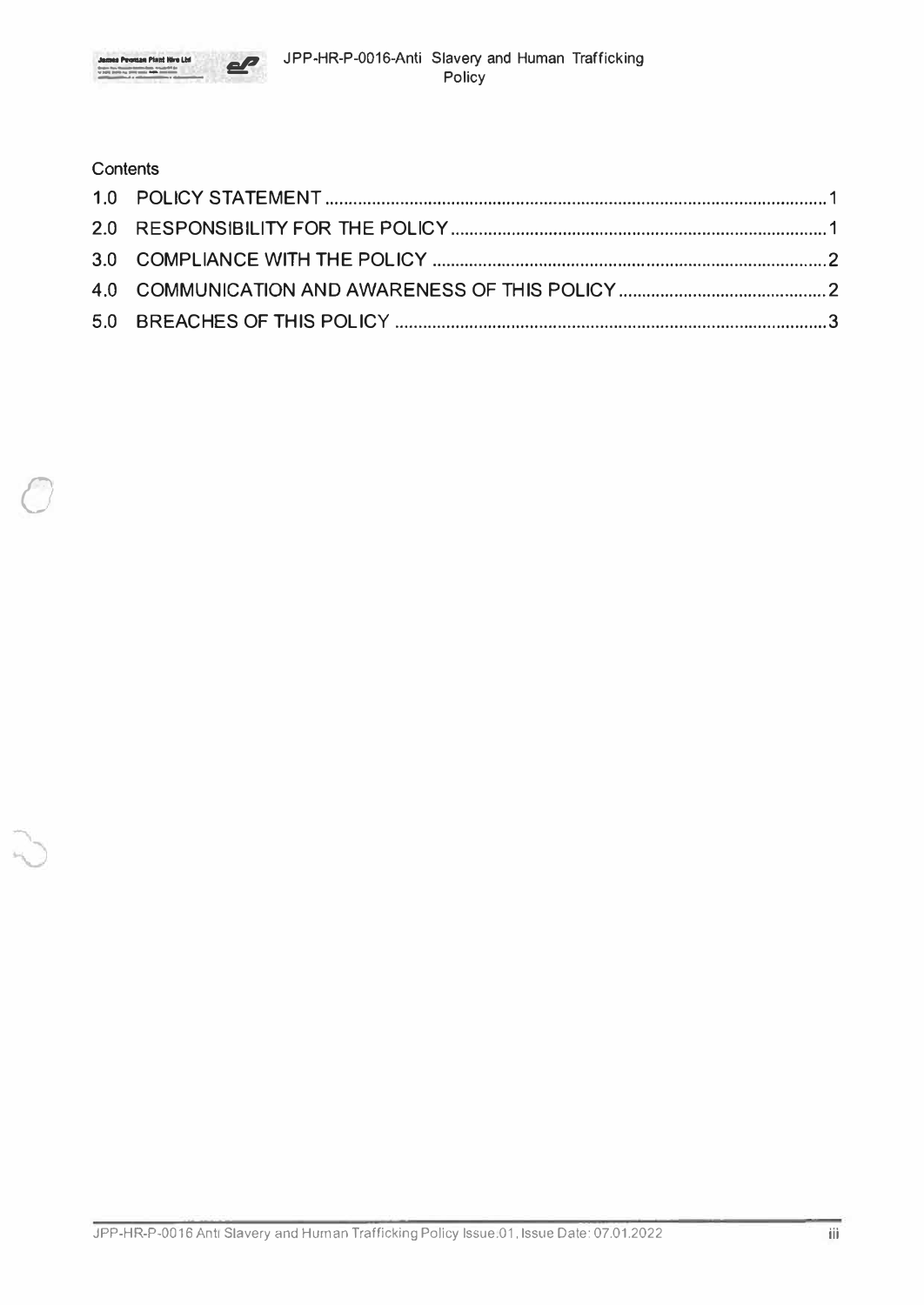

*0* 



## **1.0 POLICY STATEMENT**

- **(1)** Modern slavery is a crime and a violation of fundamental human rights. It takes various forms, such as slavery, servitude, forced and compulsory labour and human trafficking, all of which have in common the deprivation of a person's liberty by another in order to exploit them for personal or commercial gain. We have a zero-tolerance approach to modern slavery and we are committed to acting ethically and with integrity in all our business dealings and relationships and to implementing and enforcing effective systems and controls to ensure modern slavery is not taking place anywhere in our own business or in any of our supply chains.
- (2) We are also committed to ensuring there is transparency in our own business and in our approach to tackling modern slavery throughout our supply chains, consistent with our disclosure obligations under the Modern Slavery Act 2015. We expect the same high standards from all of our contractors, suppliers and other business partners, and as part of our contracting processes, we include specific prohibitions against the use of forced, compulsory or trafficked labour, or anyone held in slavery or servitude, whether adults or children, and we expect that our suppliers will hold their own suppliers to the same high standards.
- (3) This policy applies to all persons working for us or on our behalf in any capacity, including employees at all levels, directors, officers, agency **workers,** seconded workers, volunteers, interns, agents, contractors, external consultants, third-party representatives and business partners.
- (4) This policy does not form part of any employee's contract of employment and we may amend it at any time.
- **2.0 RESPONSIBILITY FOR THE POLICY**
- (1) The Managing Director has overall responsibility for ensuring this policy complies with our legal and ethical obligations, and that all those under our control comply with it.
- (2) The Management has primary and day.to-day responsibility for implementing this policy, monitoring its use and effectiveness, dealing with any queries about it, and auditing internal control systems and procedures to ensure they are effective in countering modern slavery.
- (3) Management at all levels are responsible for ensuring those reporting to them understand and comply with this policy and are given adequate and regular training on it and the issue of modern slavery in supply chains.
- (4) You are invited to comment on this policy and suggest ways in which it might be improved. Comments, suggestions and queries are encouraged and should be addressed to Management.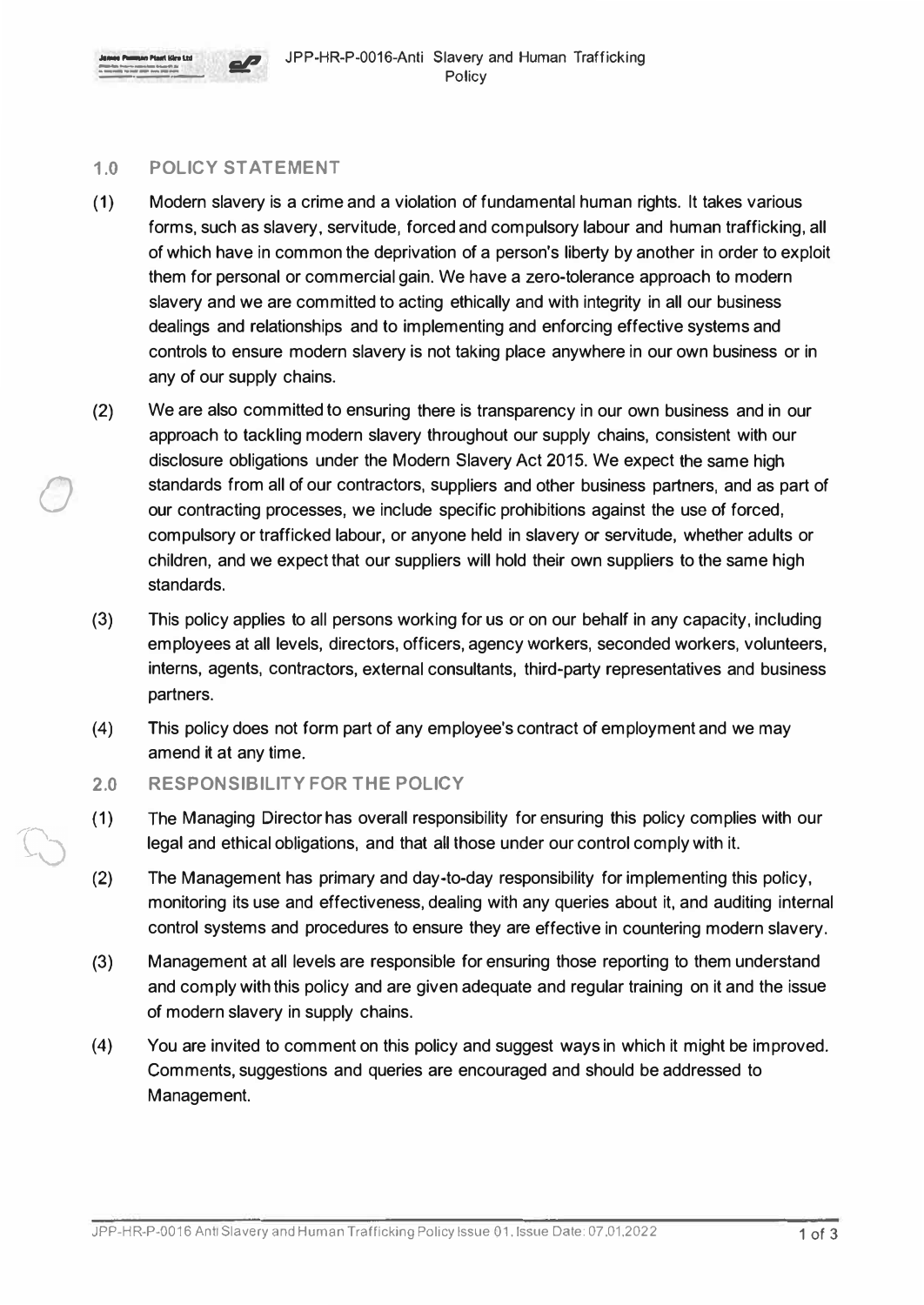

*0* 

## **3.0 COMPLIANCE WITH THE POLICY**

- (1) You must ensure that you read, understand and comply with this policy.
- (2) The prevention, detection and reporting of modern slavery in any part of our business or supply chains is the responsibility of all those working for us or under our control. You are required to avoid any activity that might lead to, or suggest, a breach of this policy.
- (3) You must notify Management as soon as possible if you believe or suspect that a conflict with this policy has occurred, or may occur in the future.
- (4) You are encouraged to raise concerns about any issue or suspicion of modern slavery in any parts of our business or supply chains of any supplier tier at the earliest possible stage.
- (5) If you believe or suspect a breach of this policy has occurred or that it may occur you must inform Management as soon as possible. You should note that where appropriate, and with the welfare and safety of local workers as a priority, we will give support and guidance to our suppliers to help them address coercive, abusive and exploitative work practices in their own business and supply chains.
- (6) If you are unsure about whether a particular act, the treatment of workers more generally, or their working conditions within any tier of our supply chains constitutes any of the various forms of modern slavery, raise it with Management.
- (7) We aim to encourage openness and will support anyone who raises genuine concerns in good faith under this policy, even if they turn out to be mistaken. We are committed to ensuring no one suffers any detrimental treatment as a result of reporting in good faith their suspicion that modern slavery of whatever form is or may be taking place in any part of our own business or in any of our supply chains. Detrimental treatment includes dismissal, disciplinary action, threats or other unfavourable treatment connected with raising a concern. If you believe that you have suffered any such treatment, you should inform Management immediately. If the matter is not remedied, and you are an employee, you should raise it formally using our Grievance Procedure, which can be found at in the company staff handbook or electronically in the office.
- **4.0 COMMUNICATION AND AWARENESS OF THIS POLICY**
- (1) Training on this policy, and on the risk our business faces from modern slavery in its supply chains, forms part of the induction process for all individuals who work for us, and regular training will be provided as necessary.
- (2) Our zero-tolerance approach to modern slavery must be communicated to all suppliers, contractors and business partners at the outset of our business relationship with them and reinforced as appropriate thereafter.